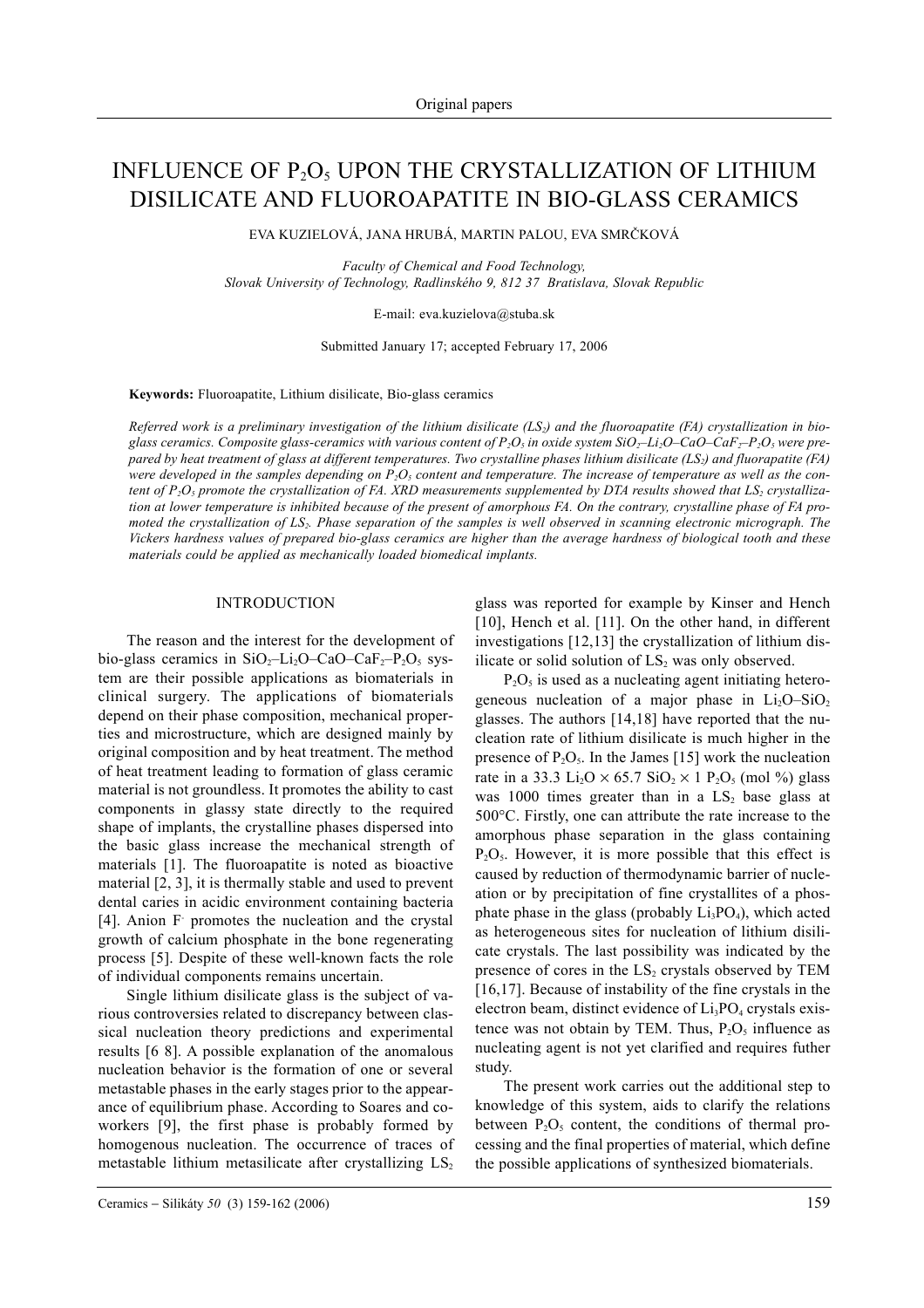# EXPERIMENTAL

The samples of bioglass with different  $P_2O_5$  content (table 1) were prepared by mixing ground quartz sand (99.6 wt.%  $SiO<sub>2</sub>$ ), Li<sub>2</sub>CO<sub>3</sub> (technical), CaF<sub>2</sub> (dried) and  $Ca_3(PO_4)$ <sub>2</sub> (dried). The shots of  $Ca_5$  and  $Ca_3(PO_4)$ <sub>2</sub> responsed to stechiometric fluoroapatite composition. Pure lithium disilicate glass without  $P_2O_5$  content was prepared as a reference sample. The mixtures were melted in a Pt-crucibles in a superkanthal furnace for 1 h at a temperature of 1400°C after homogenization. Subsequently, the enamel was poured onto anticorrosive board, where it cooled down. The temperatures of 550°C, 650°C and 750°C for heat treatment, so for preparation of glass ceramics, were choosen on the base of DTA measurement (heating rate 10°C/min, holding time 6 h).

Microstructures of glass ceramics were studied by SEM (TESLA BS 300). Samples were etched with 2 % HF (for 30 s) to emphasize the grain boundaries. Their phase composition was identified by XRD analysis (STOE, type theta/theta diffractometer). Samples were

550 650 temperature (°C) 500 700 600 14  $% P_2O_5$ 12 %  $P_2O_5$  $10 \% P_2O_5$ 8 % P<sub>2</sub>O<sub>5</sub>  $6% P_2O_5$  $% P_2O_5$ 0 %  $P_2O_5$  $LS<sub>2</sub>$ FA

Figure 1. DTA thermograms of samples with different  $P_2O_5$ content.

subjected to DTA (DTA - Derivatograph Q - 1500D) and hardness measurement according to Vickers (VICKERS HARDNESS TESTER FV-1). Before the hardness measurements the samples were polished.

#### RESULTS AND DISCUSSION

DTA thermograms of the sample of lithium disilicate glass without  $P_2O_5$  content and of the samples with addition of  $4 - 8$  wt.%  $P_2O_5$  show one exothermic peak (figure 1). Two exothermic peaks appeared till on the record of sample containing 10 wt.  $\%$  P<sub>2</sub>O<sub>5</sub>. By comparing DTA and XRD results the exothermic effect at lower temperature could be attributed to  $LS_2$  crystallization and the exothermic effect at higher temperature to crystallization of FA. The addition of 4 wt. % and 6 wt. %  $P_2O_5$  caused the displacement of  $LS_2$  crystallization maximum towards higher temperatures, more increase of  $P_2O_5$  content results in shift towards lower temperatures. At the 14 wt. %  $P_2O_5$  content, the exothermic effect of FA crystallization is higher than the effect of  $LS<sub>2</sub>$  crystallization.



Figure 2. Microstructure of polished and etched surface of sample with 6 wt.%  $P_2O_5$  heated at 650°C for 6 h.

Table 1. The composition of mixtures used for the preparation of glasses (wt.%).

|                                 | $P_2O_5$ content (wt.%) |       |       |       |       |       |       |
|---------------------------------|-------------------------|-------|-------|-------|-------|-------|-------|
|                                 |                         |       |       |       | 10    |       | ، 4   |
| $SiO2$ - quartz sand            | 61.93                   | 57.29 | 54.89 | 52.45 | 49.94 | 47.38 | 44.76 |
| Li <sub>2</sub> CO <sub>3</sub> | 38.07                   | 35.22 | 33.75 | 32.24 | 30.71 | 29.13 | 27.52 |
| CaF <sub>2</sub>                | 0.00                    | 0.58  | 0.88  | 1.18  | 1.50  | 1.82  | 2.15  |
| $Ca3(PO4)2$                     | 0.00                    | 6.91  | 10.48 | 14.13 | 17.86 | 21.67 | 25.58 |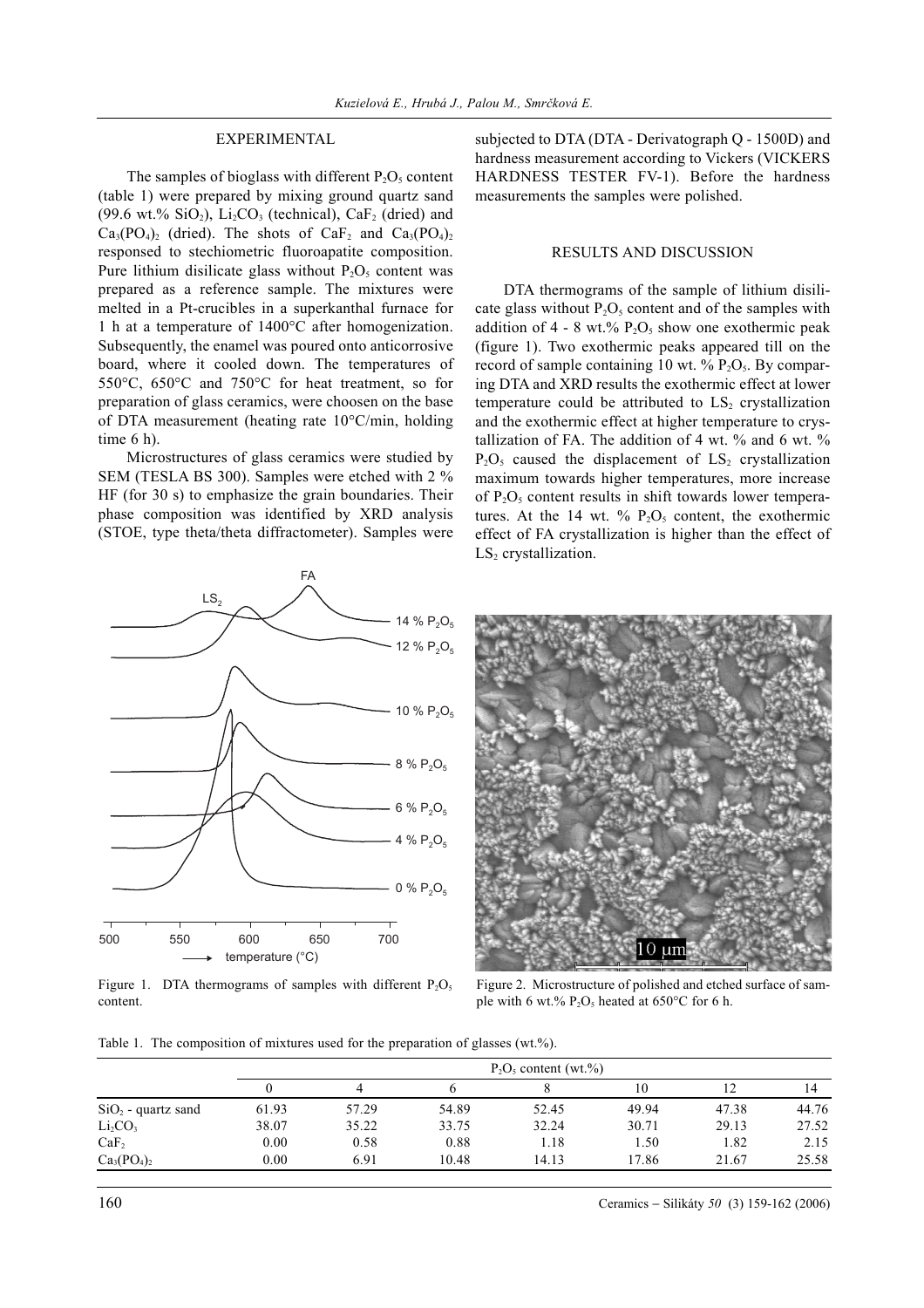SEM micrographs revealed phase separation in the samples containing 6 and more wt.%  $P_2O_5$  heated at  $650^{\circ}$ C and  $750^{\circ}$ C (figure 2).

The presence of crystalline phases in the samples depends on  $P_2O_5$  content and also on temperature of heat treatment. It can be seen on XRD patterns that lithium disilicate crystallizes in these systems after heat treatment at  $550^{\circ}$ C, but increasing  $P_2O_5$  inhibites its crystallization. For example, at  $P_2O_5$  content of 12 wt.% only traces of  $LS_2$  crystalline phase were detected (figure 3).



Figure 3. XRD diffraction patterns of samples with different  $P_2O_5$  content heated for 6 h at 550°C.



Figure 4. XRD diffraction patterns of samples with different  $P_2O_5$  content heated for 6 h at 650°C.

Ceramics − Silikáty *50* (3) 159-162 (2006) 161

In the case of higher treatment temperatures (650°C and 750 $^{\circ}$ C) crystalline LS<sub>2</sub> is present in all samples. Besides crystalline  $LS_2$  the crystalline FA appeared in the samples heated at  $650^{\circ}$ C and  $750^{\circ}$ C from  $P_2O_5$  content of 10 wt.% (the trace since 8 wt.%  $P_2O_5$ ).

With increasing  $P_2O_5$  content the ratio of crystalline FA increased and peak intensity attributed to  $LS_2$ decreased (figure 4). Upon this finding it could be deduced, that  $P_2O_5$  reacts with CaO to form FA, that is in amorphous form after heat treatment at 550°C and inhibits the crystallization of  $LS<sub>2</sub>$ . This assumption is also in agreement with conclusions from DTA analysis. The higher temperatures promoted the crystallization of both phases (figure 5).



Figure 5. XRD diffraction patterns of samples containing 10 wt.%  $P_2O_5$  heated for 6 h at different temperatures.



Figure 6. Hardness (GPa) of a) non heated and b) heated (650°C) samples with different  $P_2O_5$  content at a load 9.81 N.